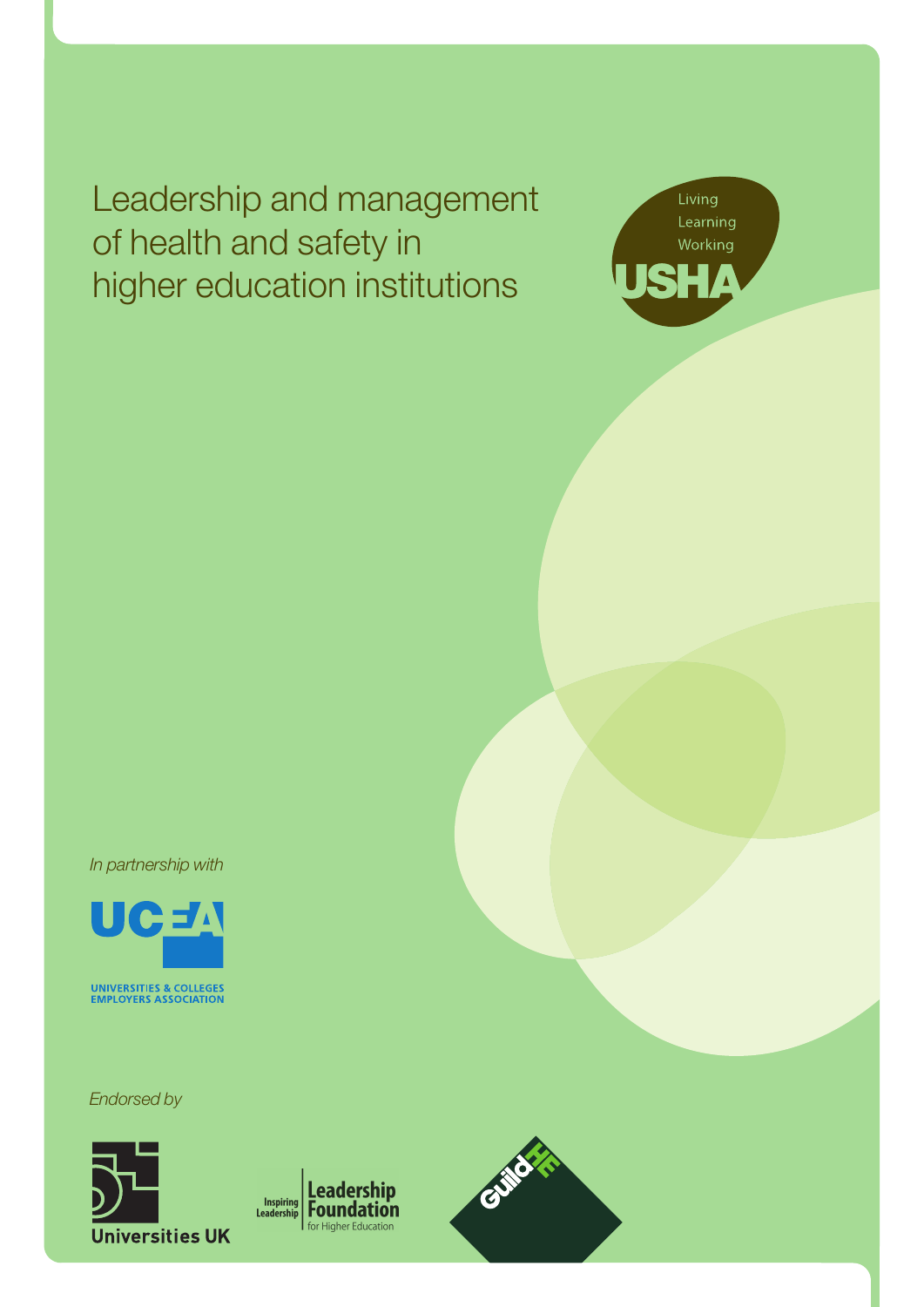# **Contents**

Using this guidance 2 Introduction 5 Summary of management tiers and their role 7 Governing Body 8 Leadership/Executive Team 10 Senior Managers 12 Line Managers 14 Supervisory Staff 16 Glossary 18

# Using this guidance

You can use this guidance to help you understand your legal duties and demonstrate your visible commitment to the success of the health and safety management system in your institution. The broad principles can all be captured within the management system approach: **Plan, Do, Check, Review**<sup>1</sup> . This approach is no different to management processes used across HEIs for other purposes, such as procurement, applying for research bids or developing institutional strategies.

This guidance describes principles and practices which managers in any HEI will need to apply in order to demonstrate good health and safety management. It is important to recognise the strength derived from the diversity and autonomy of the sector. Each HEI is unique in terms of its structure, size, risk profile, composition and management structures. Individual managers may find their particular role will encompass more than one tier. This guidance provides a framework that can be adapted to each HEI's individual requirements.

For each tier of management, there is a two page section that can be used independently from the rest of the document. These stand-alone sections provide example behaviours, actions or processes that demonstrate leadership and management commitment at that tier. They also provide guidance on what advice and support can be provided by the health and safety professionals and appointed persons.

The guidance reflects a common model for central health and safety professionals with local safety appointments within each function. However individual HEIs may have different arrangements for the provision of competent health and safety advice. It is important to take a holistic approach to health and safety with, consideration of occupational health and workplace wellbeing matters linked with institutional health and safety arrangements to enable a joined-up approach.

Throughout the document, the terms 'ensure' and 'must' are used to identify essential behaviours and traits of effective health and safety management<sup>2</sup>.

The guidance also refers to existing HSE and sector literature, with links provided through footnotes.

1 Many institutions use the term "review" in place of "act" to avoid confusion between "do" and "act".

2 See page 6 of http://www.universitychairs.ac.uk/wp-content/uploads/2014/12/Published-Version.pdf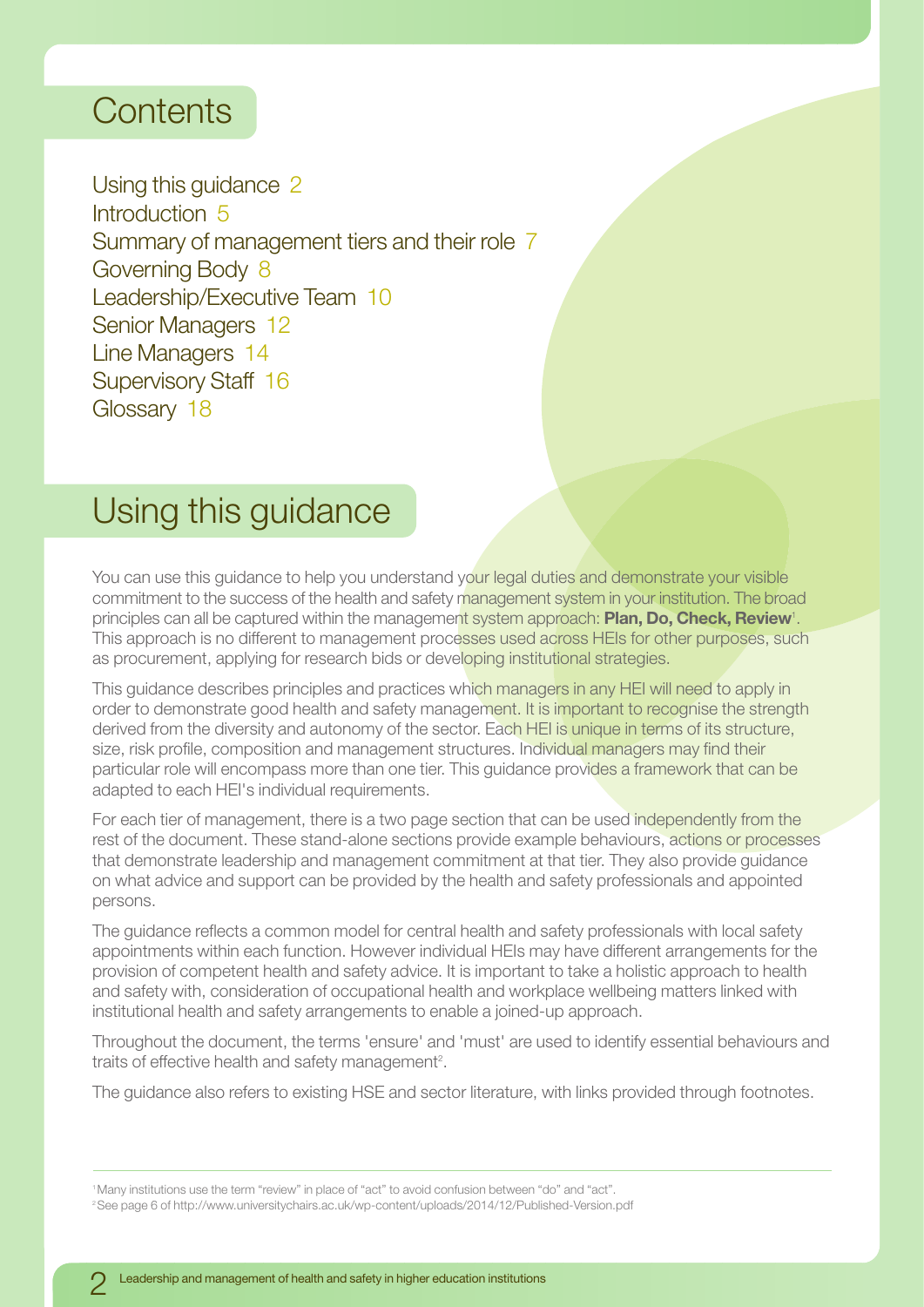# Forewords

## **Foreword from the Chair of the Reviewing Panel**

We all appreciate working in a healthy and safe environment: you personally have a role in achieving this. As leaders and managers of higher education institutes (HEIs) your influence and behaviours set an example for all to follow. Making sure our students, staff, visitors and contractors are safe is an essential part of managing risk in your HEI. This guidance replaces the health and safety management code of best practice<sup>3</sup> (2001). Much has changed since that guidance was introduced, and this is reflected in the different approach taken here. This new guidance focuses on the role of leaders and managers at five tiers in an HEI, and aims to support those at each tier by providing examples of behaviours to show how safety responsibilities can be discharged. The UCEA/USHA version of the Institute of Directors (IOD) guidance Leading Health and Safety at work<sup>4</sup> (published in 2008) is still a relevant document for HEIs to use.

The reviewing panel focused on behaviours and examples to allow leaders and managers to strive for excellence in health and safety as you do for any other business objective.

The guide links to the HEI health and safety auditing tool (HASMAP) which can be used to measure performance in practical terms. Examples of KPIs and other resources will be located on the USHA website as a toolbox. The authors would welcome examples of KPIs and management documents that can be added to an online toolkit in the future to enrich the document and add to the body of knowledge and practice in this area.

We promote this document to all leaders and managers in HEIs as a tool to embed good health and safety management at each tier of the HEI. Examples of good practice will be available on the USHA website and we hope that more examples will be added to the toolbox to enable continuous improvement within HEIs.

## **Monica Kanwar**

Chair of the Reviewing Panel, USHA Director of Occupational Health and Safety, University of Hertfordshire

<sup>3</sup> UCEA (Universities and Colleges Employers Association) and USA (University's Safety Association now University Safety and Health Association, USHA) publication (2001).

4 UCEA/USHA version of the Institute of Directors (IOD) guidance Leading Health and Safety at work (published in 2008), www.usha.org.uk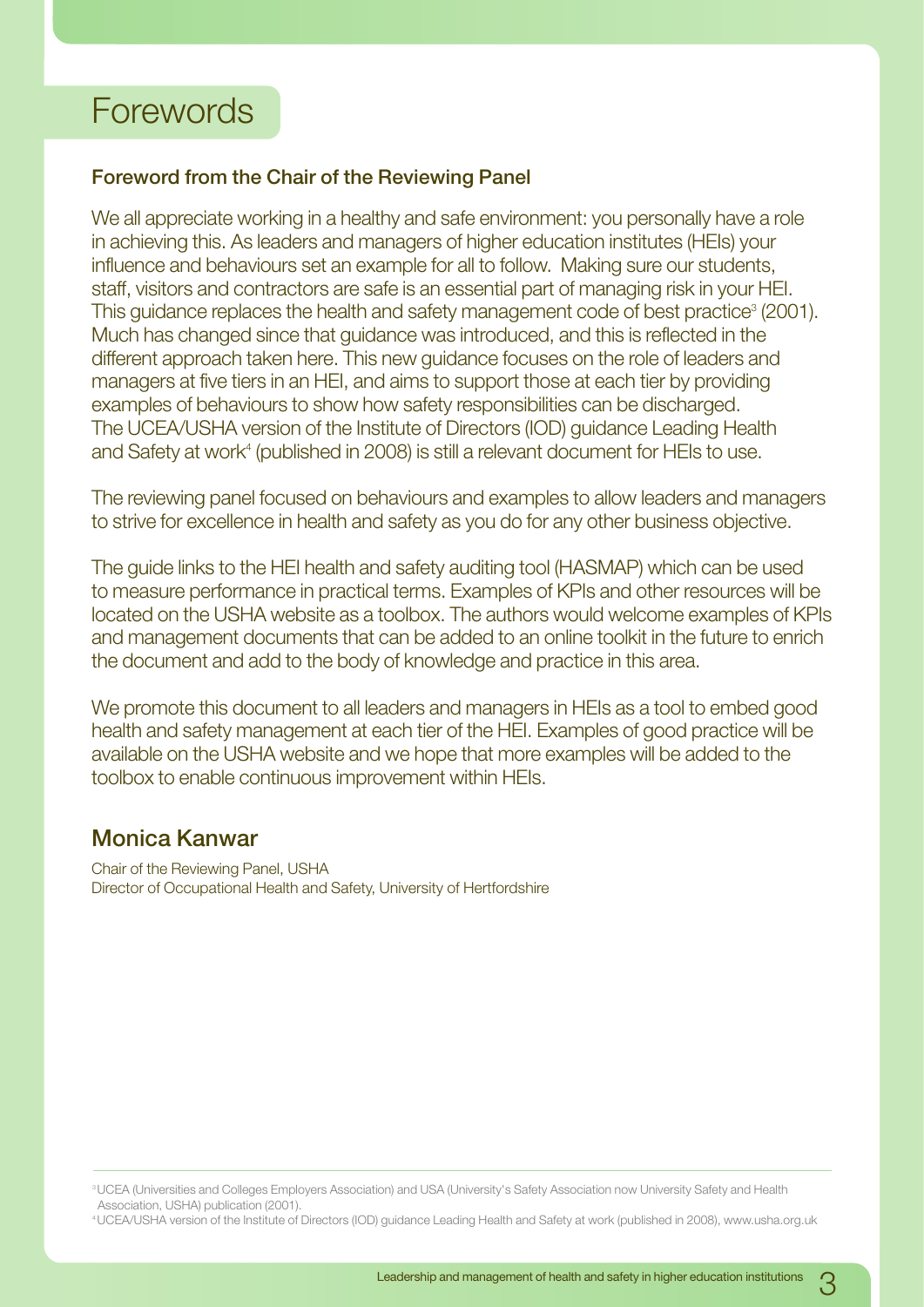## **Foreword from the Chair, Universities and Colleges Employers Association Health and Safety Committee**

The leadership and management of health and safety in higher education is an integral part of achieving effective health and safety in our institutions. This document is the latest in a series of materials produced by Universities Safety and Health Association in partnership with the Universities and Colleges Employers Association.

It replaces management guidance produced in 2001 and is a significant step change in approach to the leadership and management of health and safety in the sector. This guidance is written specifically for leaders and managers at various levels within Higher Education institutions. It provides a practical approach to leading on health and safety, focusing on the types of behaviours and actions that make a difference to our organisations' health and safety culture through active and visible leadership. The structure of the document is designed so that it can be used by each tier of management independently or as a whole.

I would like to thank the members of the HESH (Higher Education Safety and Health) forum and the UCEA Health and Safety Committee for their input and engagement during the development of this guidance.

Institutions are of course free to choose how they apply this guidance. However, we hope it will be a useful resource to leaders and managers in HEIs.

## **Professor Chris Gaskell**

Chair, Universities and Colleges Employers Association Health and Safety Committee Principal, Royal Agricultural University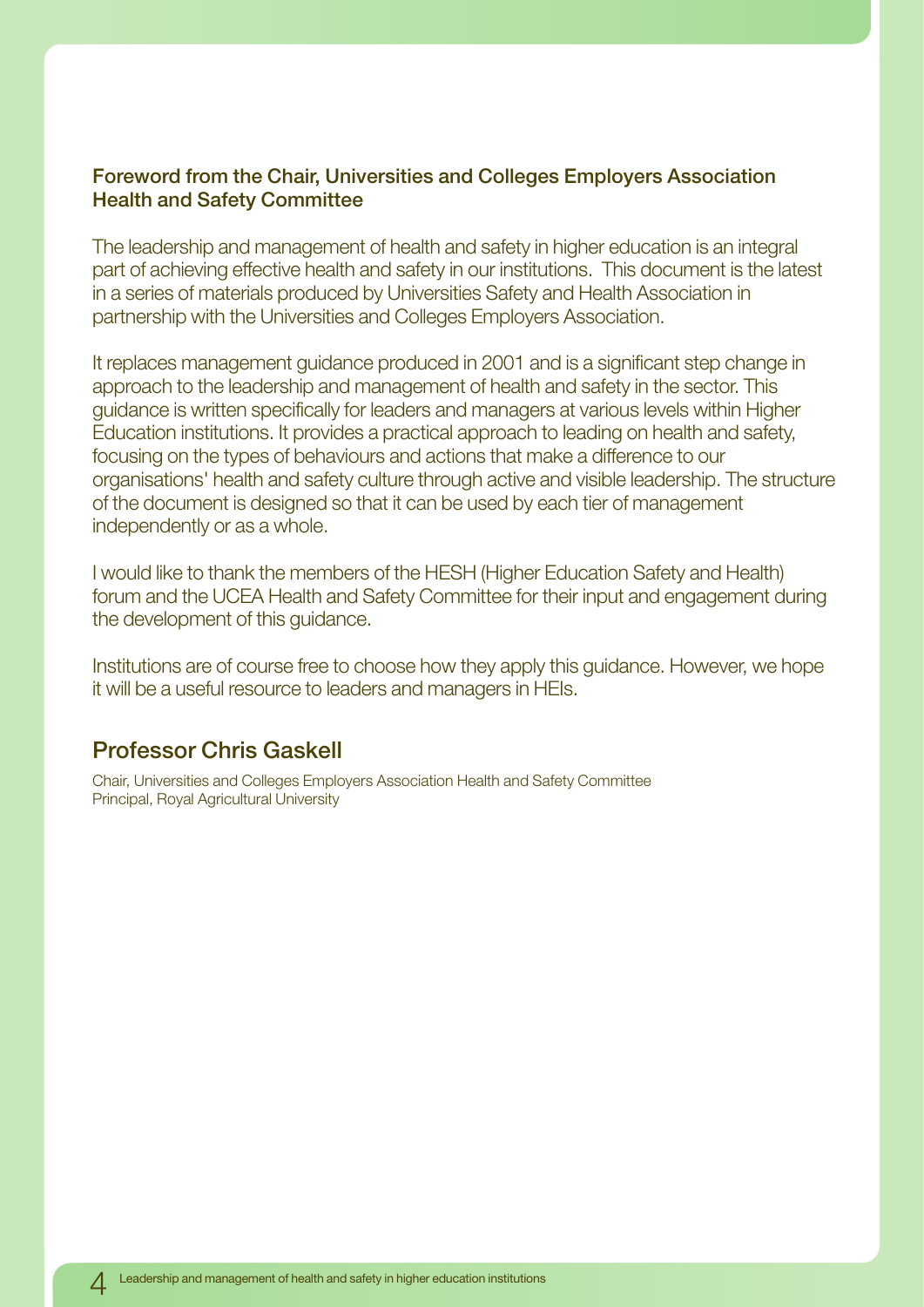# Introduction

This guidance is aimed at governing bodies, leaders and all tiers of managers in Higher Education institutions (HEIs). It replaces the health and safety management code of best practice, UCEA and USA (now USHA) publication (2001).

In particular, it focuses on the behaviours associated with a positive health and safety culture and how you can demonstrate commitment to health and safety at institutional, faculty, school or department level.

An organisational culture can be defined as a collection of shared attitudes, beliefs and ways of behaving. Those organisations with good health and safety cultures embed health and safety as a core value. There is a shared understanding of the risks and a positive attitude to managing health and safety.This influences the way in which an organisation undertakes all its activities.

Key components of a good health and safety culture are:-

- visible commitment by top management;
- transparent methods of informing and consulting with the workforce;
- recognition of the fact that everyone has a role to play;
- co-operation between employees:
- open two-way communications, and
- $\bullet$  high quality of training. Ref: HSG 48<sup>5</sup>

An essential element of a good health and safety culture is a clearly defined health and safety management system which includes the following:

- linking health and safety to your institution's strategic corporate objectives;
- an understanding of the health and safety risk profile of the institution;
- clearly defined responsibilities and accountabilities for all staff;
- effective communication and consultation on health and safety;
- development of health and safety competency across the institution that supports the management system;
- integration of health and safety management into the institution's planning process;
- allocation of sufficient resources for the management of health and safety;
- a meaningful set of health and safety performance measures;
- the ability to review the working of the health and safety management system and learn from experiences, whether they be positive or negative;
- to hold the right people to account when it is fair to do so and not to seek to blame people for genuine errors and mistakes.

HEI health and safety professionals are best placed to advise on the general architecture of the system and assist with its implementation.

#### 5 http://www.hse.gov.uk/pubns/books/hsg48.htm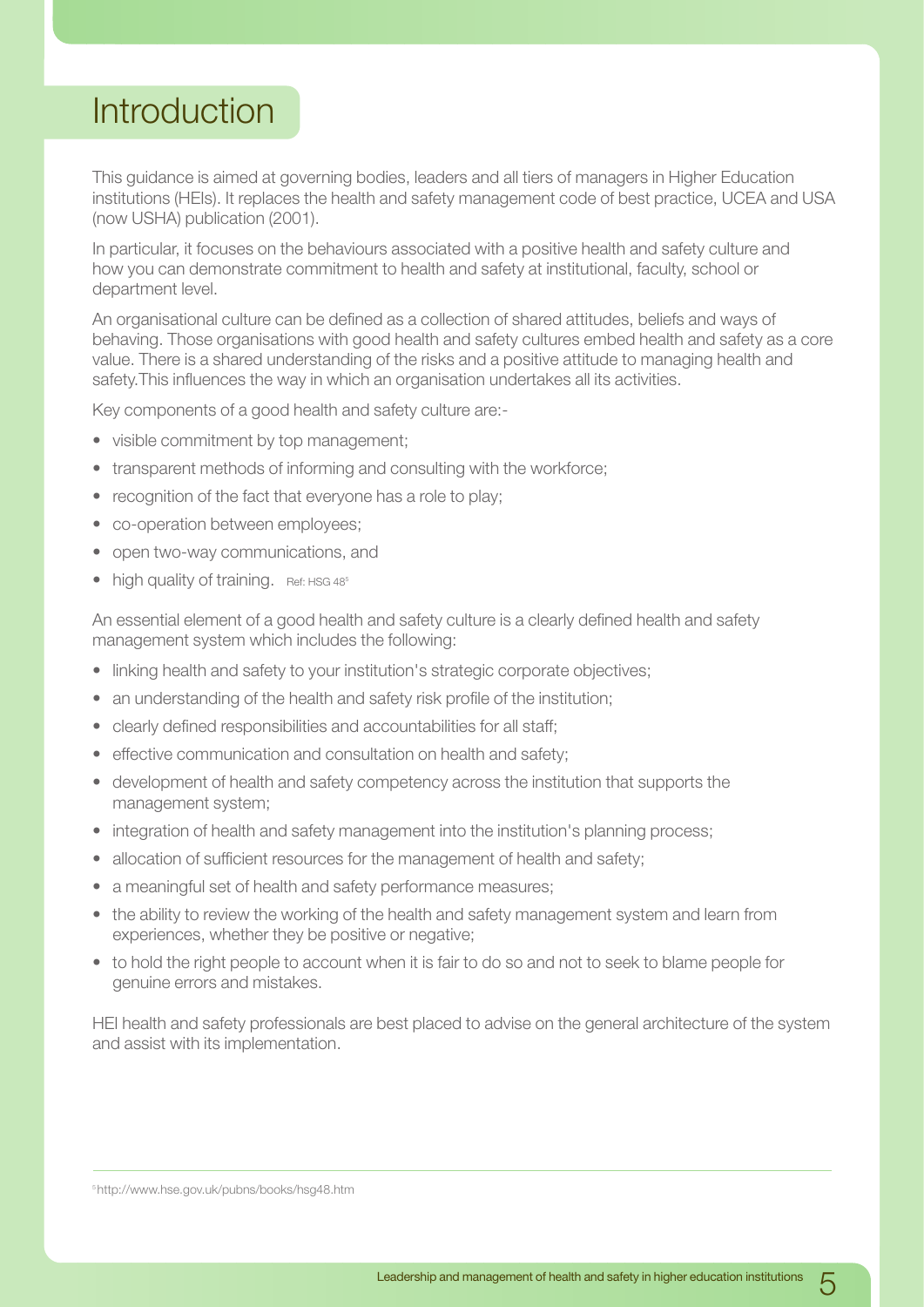The importance for consultation and involvement of safety representatives and staff representatives in accordance with HSE regulations and guidance<sup>6</sup> is an integral part of a good health and safety model with HEIs making their own detailed arrangements for engagement with staff and students.

This document uses a model based on five tiers of management, identified as pivotal to securing good health and safety management. Health and safety performance should be recognised as an integral aspect of HEI management and leaders and managers at all tiers are best placed to influence this by visibly demonstrating their commitment.

An understanding of HSE's<sup>7</sup> 'sensible risk management' principles is important to be able to put into context how health and safety should be managed effectively.

# Sensible risk management is concerned with:

- **>** Enabling innovation and learning and not stifling them;
- **>** Ensuring that workers and the public are properly protected;
- **>** Providing overall benefit to society by balancing benefits and risks, with a focus on reducing real risks - both those which arise more often and those with serious consequences
- **>** Ensuring that those who create risks manage them responsibly and understand that failure to manage real risks responsibly is likely to lead to robust action;
- **>** Enabling individuals to understand that as well as the right to protection, they also have to exercise responsibility.

## **Link to HASMAP**

HASMAP8 (Health and Safety Management Profile) is a management standard developed for use in HEIs by USHA and has been endorsed by UCEA as a scheme for measuring health and safety management performance within Higher Education.

Originally launched in 2007 and used successfully by a number of HEIs to develop their health and safety management systems, has been reviewed and updated. The changes reflect the HSE's revised 'HSG 65 - Managing for Health and Safety guidance, the British Standard 'BS OHSAS 18001 - Occupational Health and Safety Management' and this guidance.

This guidance provides broad requirements for best practice in Health and Safety management; HASMAP sets out the detailed standards for each aspect of a Health and Safety Management System. The two documents can be used to support each other.

6 http://www.hse.gov.uk/pubns/books/l146.htm

<sup>7</sup> http://www.hse.gov.uk/risk/principles.htm

<sup>&</sup>lt;sup>8</sup> HASMAP will be available to member HEIs from www.usha.org.uk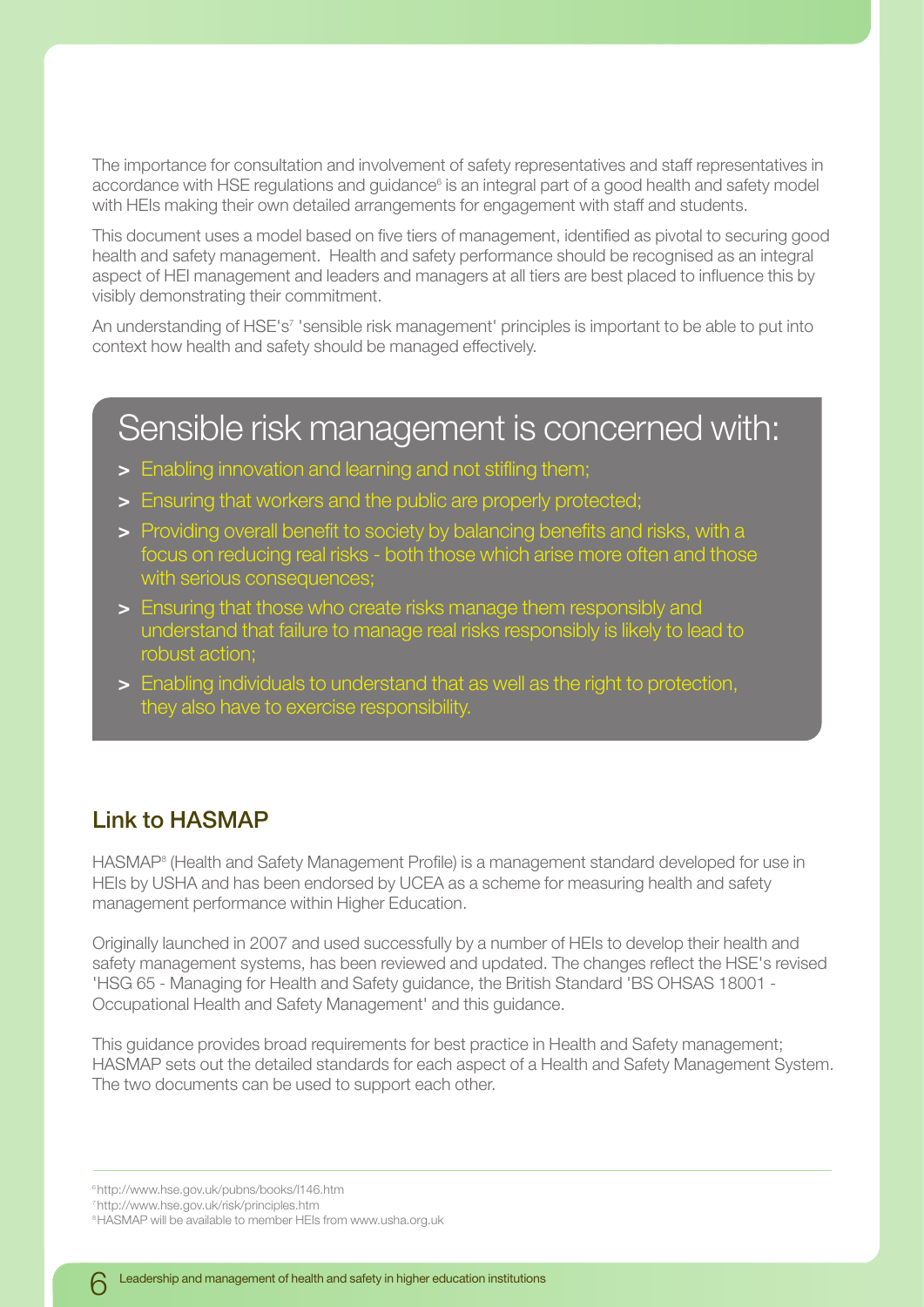# Summary of management tiers and their role in health and safety leadership

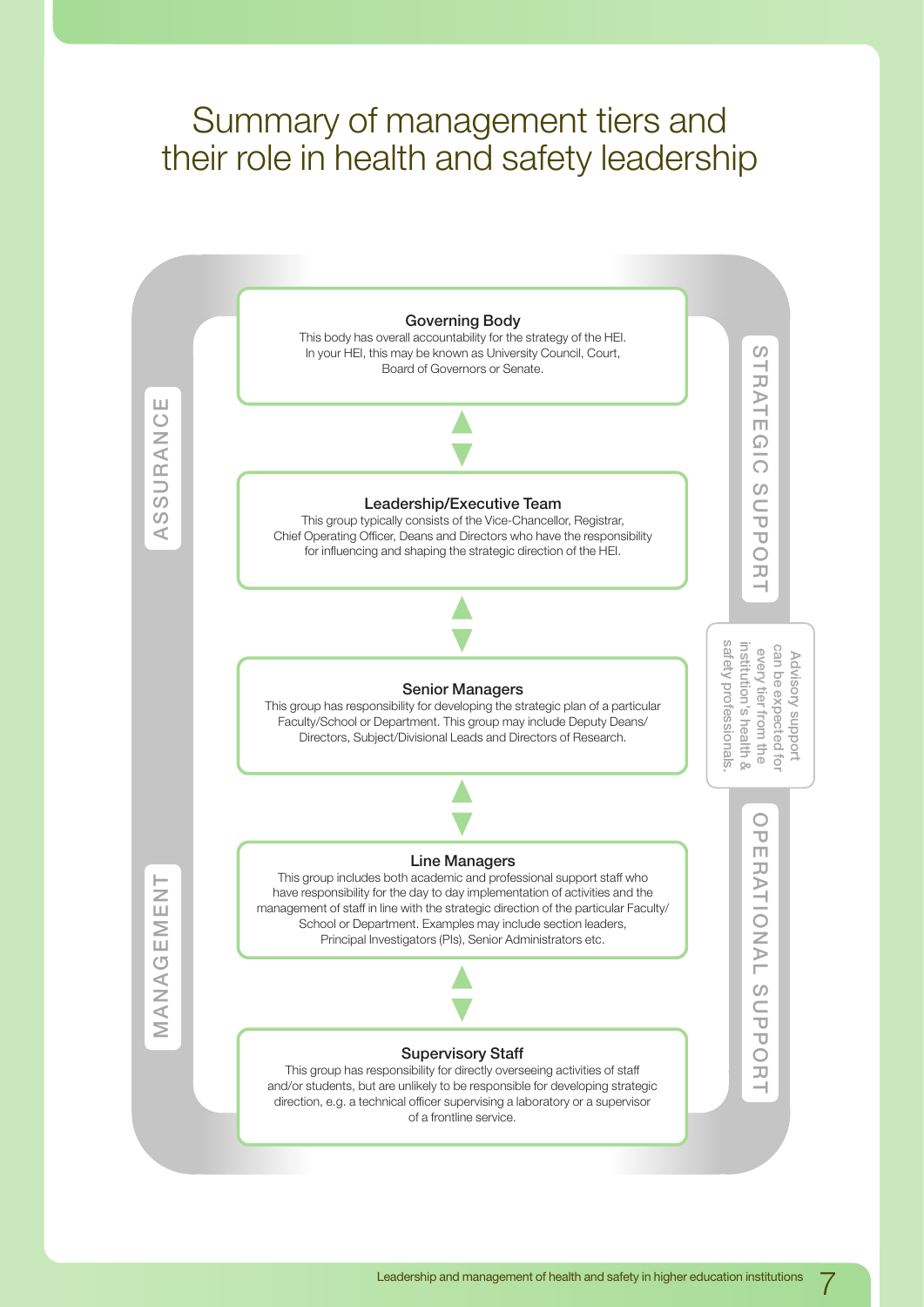# <span id="page-7-0"></span>Governing Body

The Governing Body has strategic oversight of all matters related to health and safety for their institution and should seek assurance that effective arrangements are in place and are working.

The information below details practical guidance that will assist in ensuring members of the Governing Body satisfy themselves that the HEI meets their health and safety responsibilities.

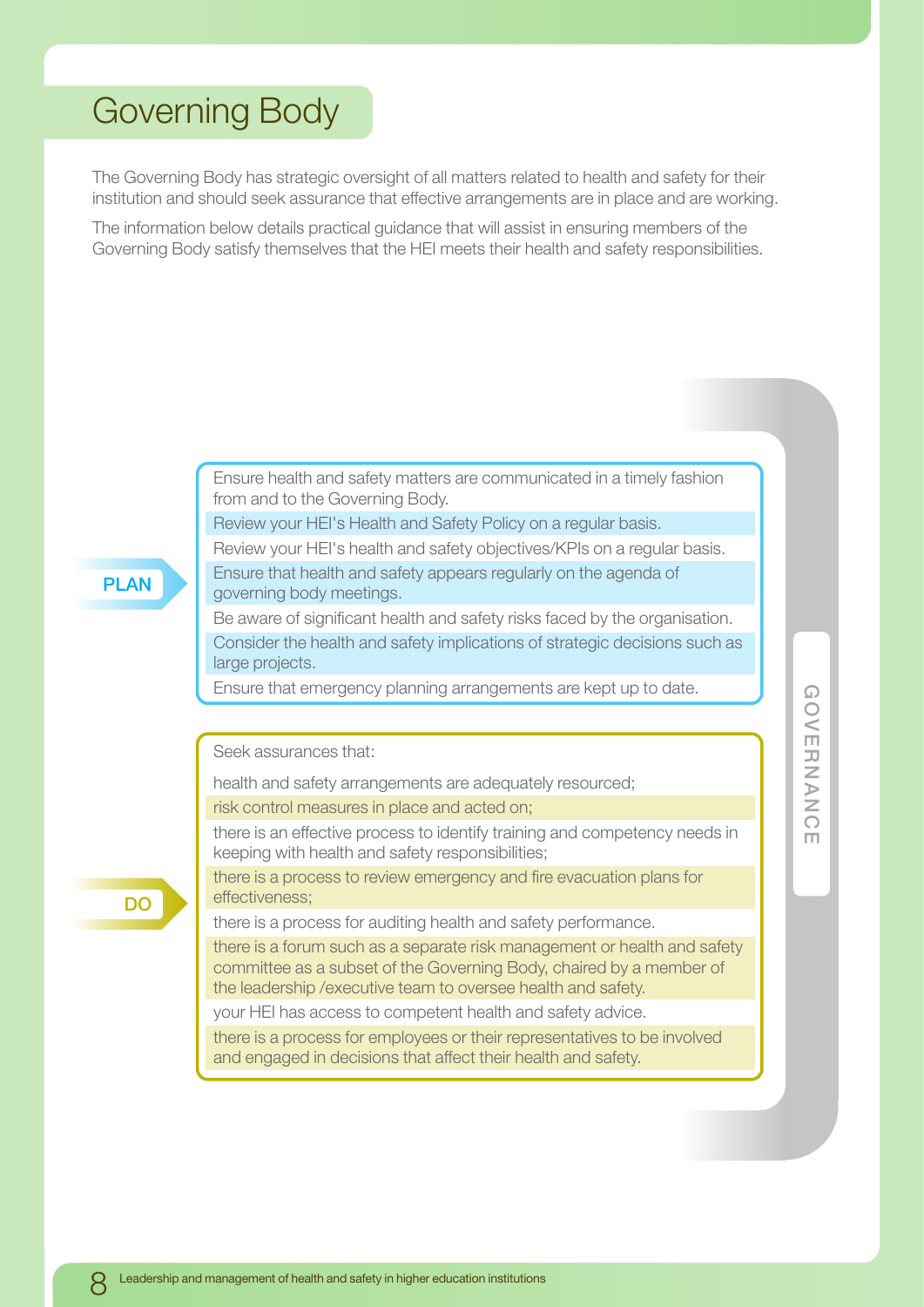# **CHECK**

Receive and reasonably evaluate leading and lagging data relevant to health and safety; and where appropriate, ask for data on process (preventative & maintenance) and competency indicators.

Ensure that management systems allow the Governing Body to receive assurances about all University activities (including significant partnerships, collaborations and wholly owned companies).

**GOVERNANCE**

OVERNANC

m

 $\Omega$ 

## **REVIEW**

To be satisfied that there are regular independent reviews of Health & Safety management across the HEI.

Be satisfied that lessons are learnt from accidents and near-misses. Review audit processes to ensure they are appropriate for your HEI (see resources).

Regularly review your HEI's health and safety risk profile.

### **RESOURCES**

*HSE* **http://www.hse.gov.uk/**

*UCEA health & safety documents* **http://www.ucea.ac.uk/** *The Higher Education code of governance*  **http://www.universitychairs.ac.uk/wp-content/uploads/2014/12/Published-Version.pdf**

## **What to expect from your health and safety professional**

*From a centrally based individual or team:*

- > Annual reports and/or quarterly reports on health and safety
- > Briefing sessions or papers on significant events, change to legal requirements
- > Formal or informal training for the Governing Body
- > Submission of HEI KPIs
- > Provision of contextual information about comparisons with sector norms and statistical information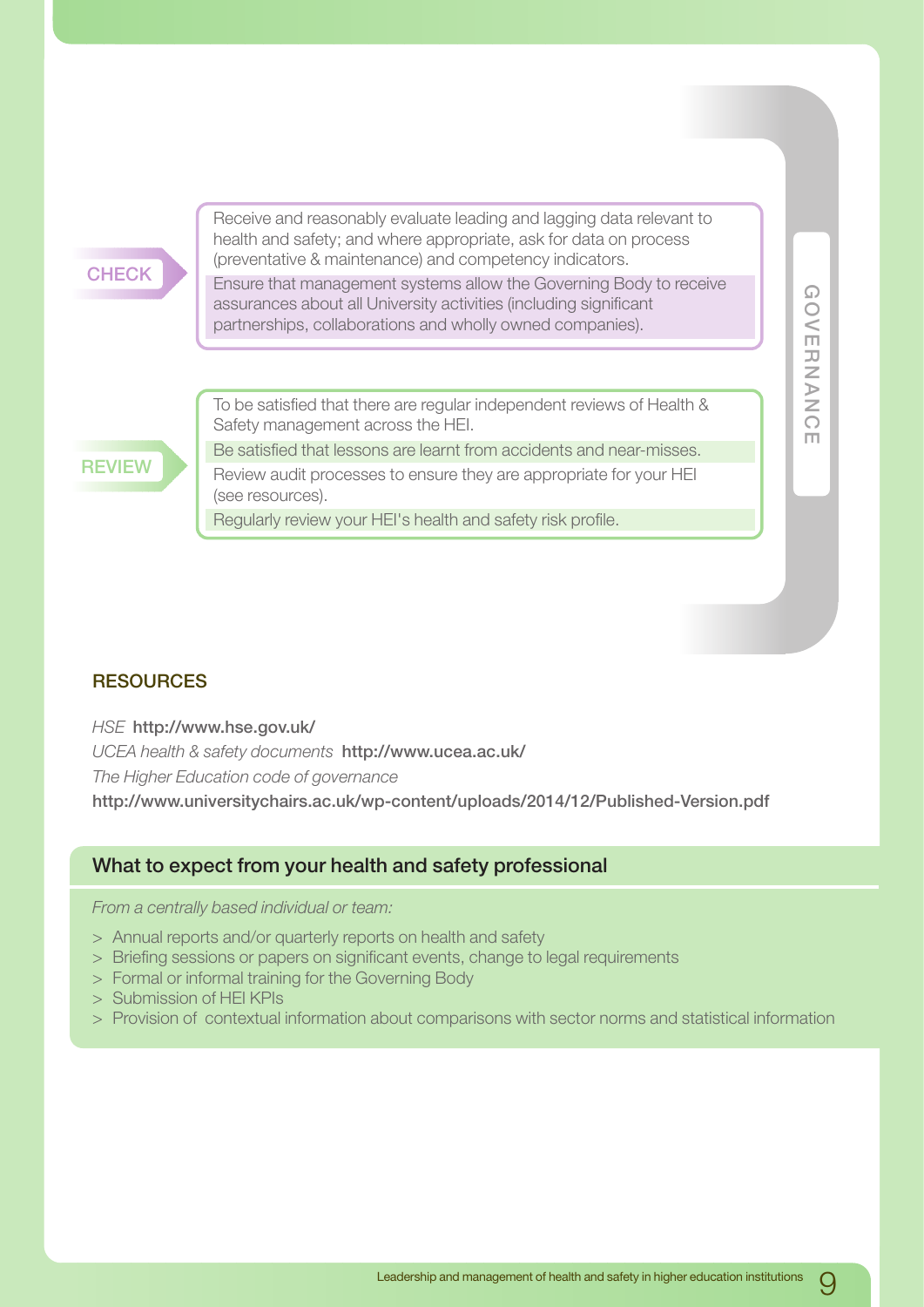# <span id="page-9-0"></span>Leadership/Executive Team

As a leader of the HEI, it is reasonable to expect that you will demonstrate the same leadership qualities in health and safety as you do in your academic/professional field. Making sure that staff, students, visitors and contractors are safe is an essential part of managing risk and the leadership/executive team has an influential part to play.

Although accountability will rest with you, you will normally delegate the operational aspects of health and safety management to other tiers of managers. However, you must implement a process to gain assurances that these responsibilities are being fulfilled.

Establish an HEI health and safety committee.

Sign up to your HEI's health and safety policy statement as a demonstration of ownership and communicate its values throughout your HEI.

Agree how the policy will be measured, monitored and reported, through the development of appropriate KPIs.

Allocate sufficient resources to the management of health and safety. Set health and safety objectives for your leadership team.

Agree the health and safety risk register by using a risk profiling exercise.

Ensure that the occupational health service is integrated into your HEI's health and safety management system.

Determine what health and safety risks should be included in your business risk register.

Agree an HEI-wide health and safety competency framework.

Agree an HEI-wide health and safety internal auditing program based on your health and safety risk profile.

Ensure emergency procedures encompass all relevant risks.

Consider the health and safety implications of strategic decisions such as large projects.

Implement your HEI's Health and Safety Policy.

Have a regular communication meeting with your HEI's competent health and safety professional(s).

Define the membership (including trade union representation) and Terms of Reference of your HEI's Health and Safety Committee.

Chair your HEI's Health and Safety Committee.

Lead on campaigns to raise health and safety awareness and behaviour change.

Discuss Health and Safety issues and performance with your direct reports and at performance/development reviews.

Lead by example e.g. take an interest in Health and Safety activities.

On tours or visits, follow local procedures and ask about health and safety issues and how they are managed (see resources section).

**DO**

**PLAN**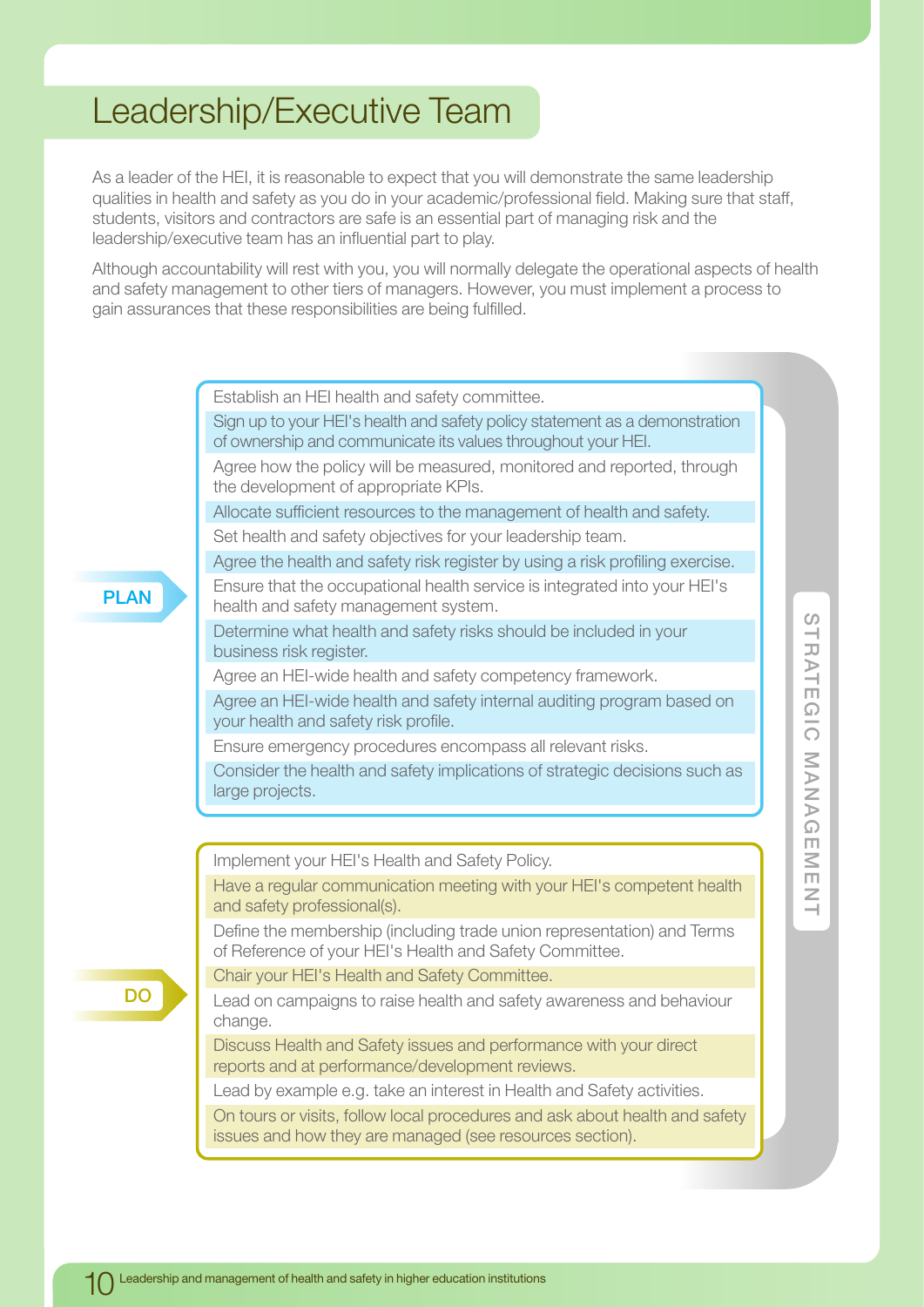

Use the information to review your planning process.

## **RESOURCES**

*Health & Safety Executive* **http://www.hse.gov.uk/index.htm** *Risk assessments* **http://www.hse.gov.uk/pubns/indg163.pdf** *Management for Health & Safety* **http://www.hse.gov.uk/pubns/priced/hsg65.pdf** *Consulting with Employees* **http://www.hse.gov.uk/pubns/indg232.pdf** *UCEA health & safety documents* **http://www.ucea.ac.uk/en/publications/index.cfm** *Appendix* **Health & Safety Key Performance Indicators**

## **What to expect from your health and safety professional**

*From a centrally based individual or team:*

- > Annual reports and / or quarterly reports on health and safety
- > Briefing sessions or papers on significant events, change to legal requirements
- > Development of a set of HEI KPIs including leading and lagging indicators
- > Facilitate and advise on the development of a health & safety risk register
- > Contextual information about comparisons with sector norms and statistical information e.g. HESA data
- > Develop a health and safety competency and training framework
- > Internal health and safety audits based on programme agreed with the leadership team
- > Advice on interpretation of health and safety legislation and best practice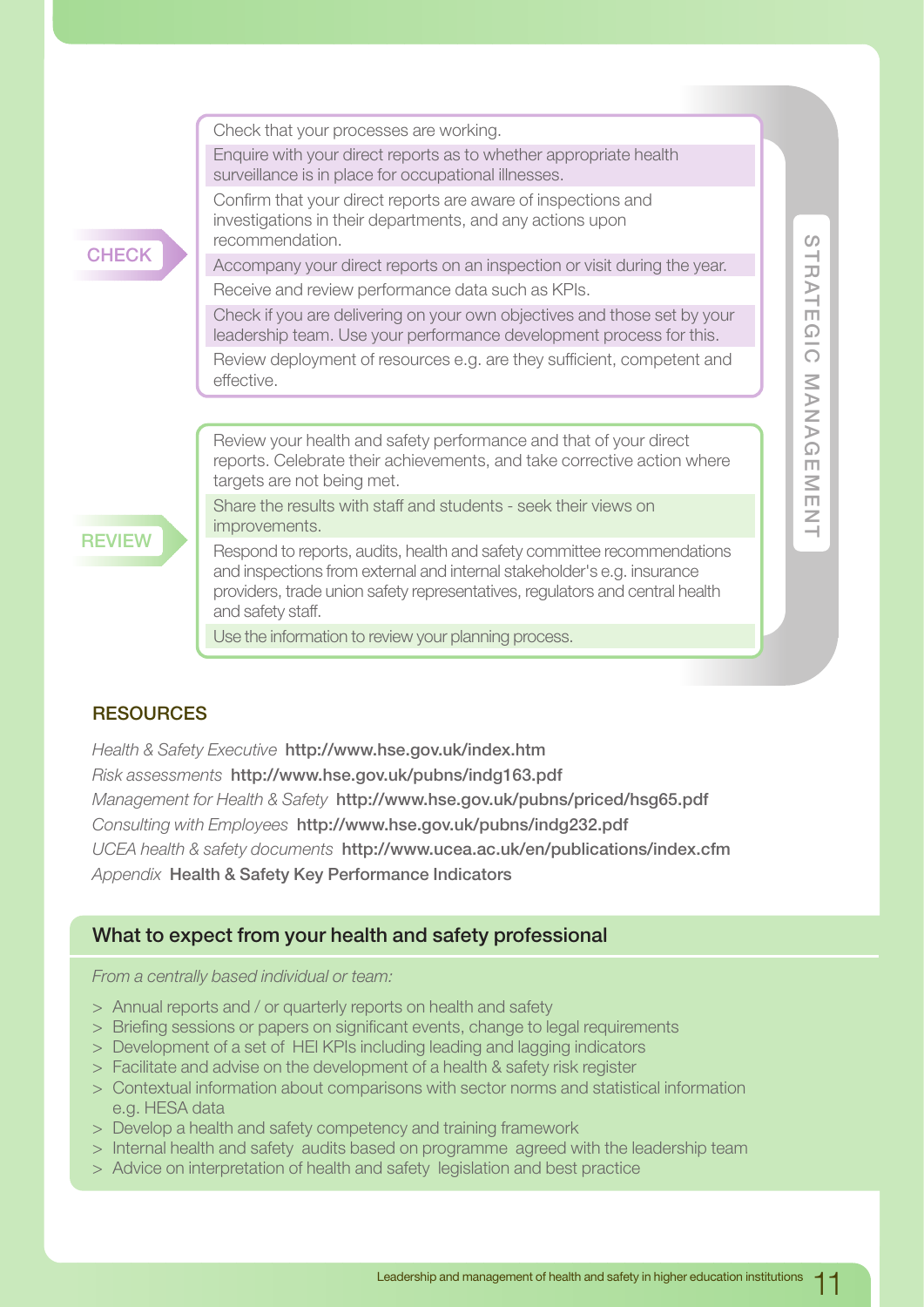# <span id="page-11-0"></span>Senior Managers

As a senior manager of your HEI, you are expected to implement your local safety management arrangements and manage risks to protect staff, students, visitors and contractors working in your faculty/school or department.

You need a clear understanding and oversight of the operations and activities undertaken in your faculty/school/department so that you are well placed to define the most appropriate local safety structures which will ensure integration with the overall strategic direction of your faculty/school or department.

**PLAN DO** Align your faculty/school or department health and safety plan to the institution's strategy. Agree a health and safety risk register by using a risk profiling exercise. Include appropriate health and safety risks in your faculty/school or department business risk register. Define the membership (including trade union representation) and terms of reference for your local health and safety committee. Ensure staff consultation involves all appropriate stakeholders including trade unions representatives and student representatives. Ensure that induction arrangements include all relevant information for all new starters. Plan your arrangements to manage health and safety e.g. set up committee meetings, monitoring processes, determine KPIs, and identify training, competency and development needs. Assign sufficient resources (competent personnel, with enough time and facilities). Include specialist support from occupational health, Radiation Protection Advisers, Biosafety specialists etc where you need to. Plan arrangements to ensure the health and safety of all persons who may be affected, including contractors, students and visitors. Put in place processes to ensure all activities are appropriately risk assessed and controls are implemented. Ensure responsibilities are delegated and understood for tasks such as the completion of risk assessments. Chair, or ensure that one of your senior managers chairs your local health and safety committee; attend the committee. Produce and communicate your annual health and safety plan. Have a regular communication meeting with your local competent adviser. Have oversight of accident and incident investigations. Agree health and safety competency and development needs of all your staff and set a training objective e.g. using a training matrix or competency development framework with your senior team. Assess the health and safety impact of new projects at planning stages e.g. when proposing refurbishment of an area or procurement of an IT system. When purchasing equipment, consider the health and safety requirements/implications - set-up, use, maintenance, inspection & servicing. Embed health and safety arrangements during procurement of contractors.

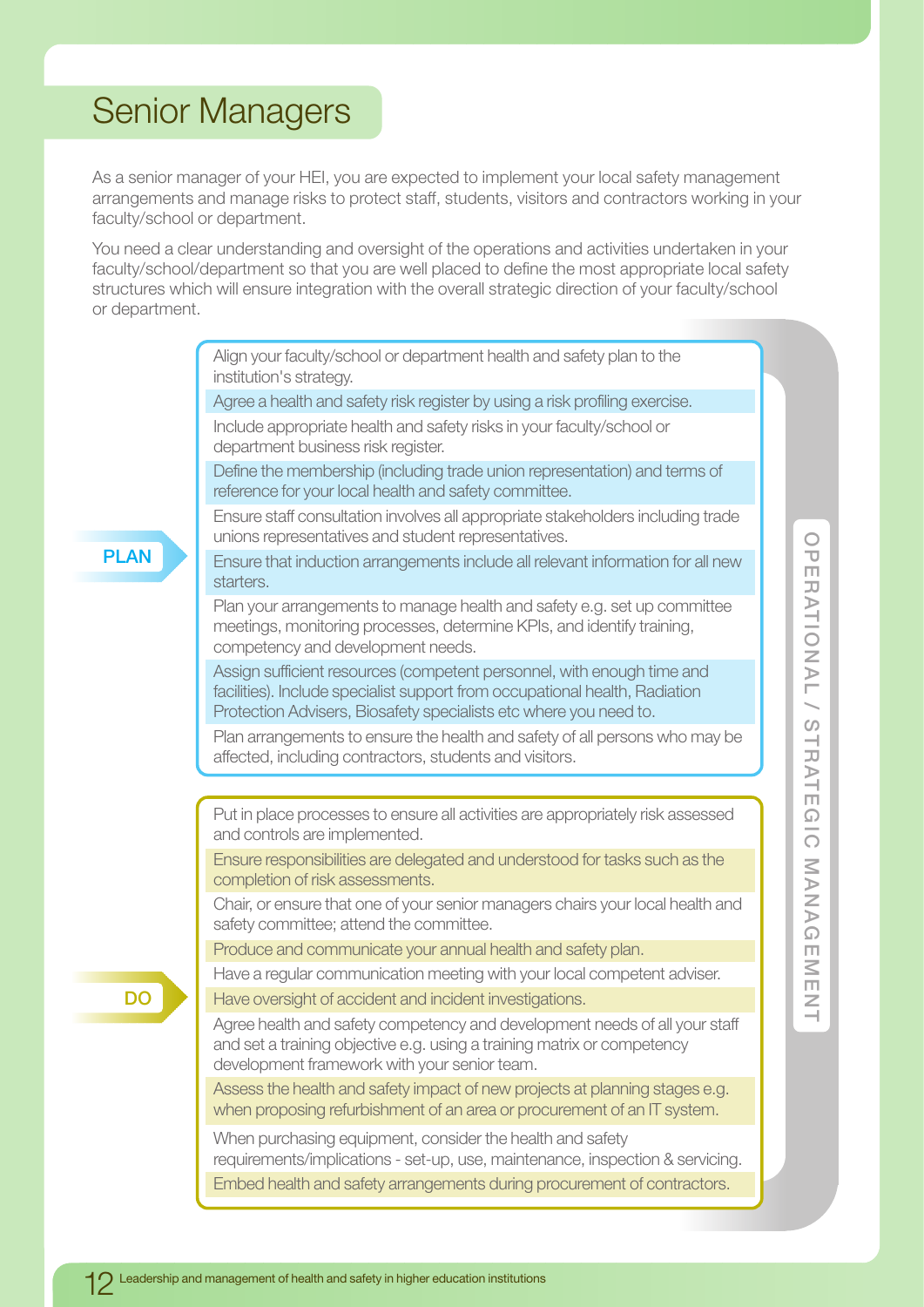

Use the information to review your planning process.

## **RESOURCES**

*Health & Safety Executive* **http://www.hse.gov.uk/index.htm** *Management for Health & Safety* **http://www.hse.gov.uk/pubns/priced/hsg65.pdf** *Consulting with Employees* **http://www.hse.gov.uk/pubns/indg232.pdf** *UCEA Health & Safety Documents* **http://www.ucea.ac.uk/en/publications/index.cfm** *USHA LINK FOR HEIs TO ADD EXAMPLES* **Health & Safety Key Performance Indicators**

## **What to expect from your health and safety professional**

*This should be a joint approach with significant contributions from local safety appointments, especially for specific hazards such as radiation, bio/GM, Display Screen Equipment Assessors (DSE), etc. and support from centrally based individual or team.*

- > Communications about significant events, changes to legal requirements of relevance to your faculty/ school/directorate
- > Attendance at health and safety committees or other meetings where health and safety is discussed
- > Facilitate and advise on the development of a health & safety risk register
- > Information about accidents and incidents occurring in your faculty/school/department
- > Guidance on how to investigate incidents and health and safety issues
- > Action plans and recommendations from investigations
- > Advice on management actions and proportionate responses to incidents
- > Advice on interpretation of health and safety legislation and best practice
- > Training courses or delivery of presentations and information
- > Completion of faculty/school/directorate returns of KPIs
- > Assistance to managers during external audits, inspections, etc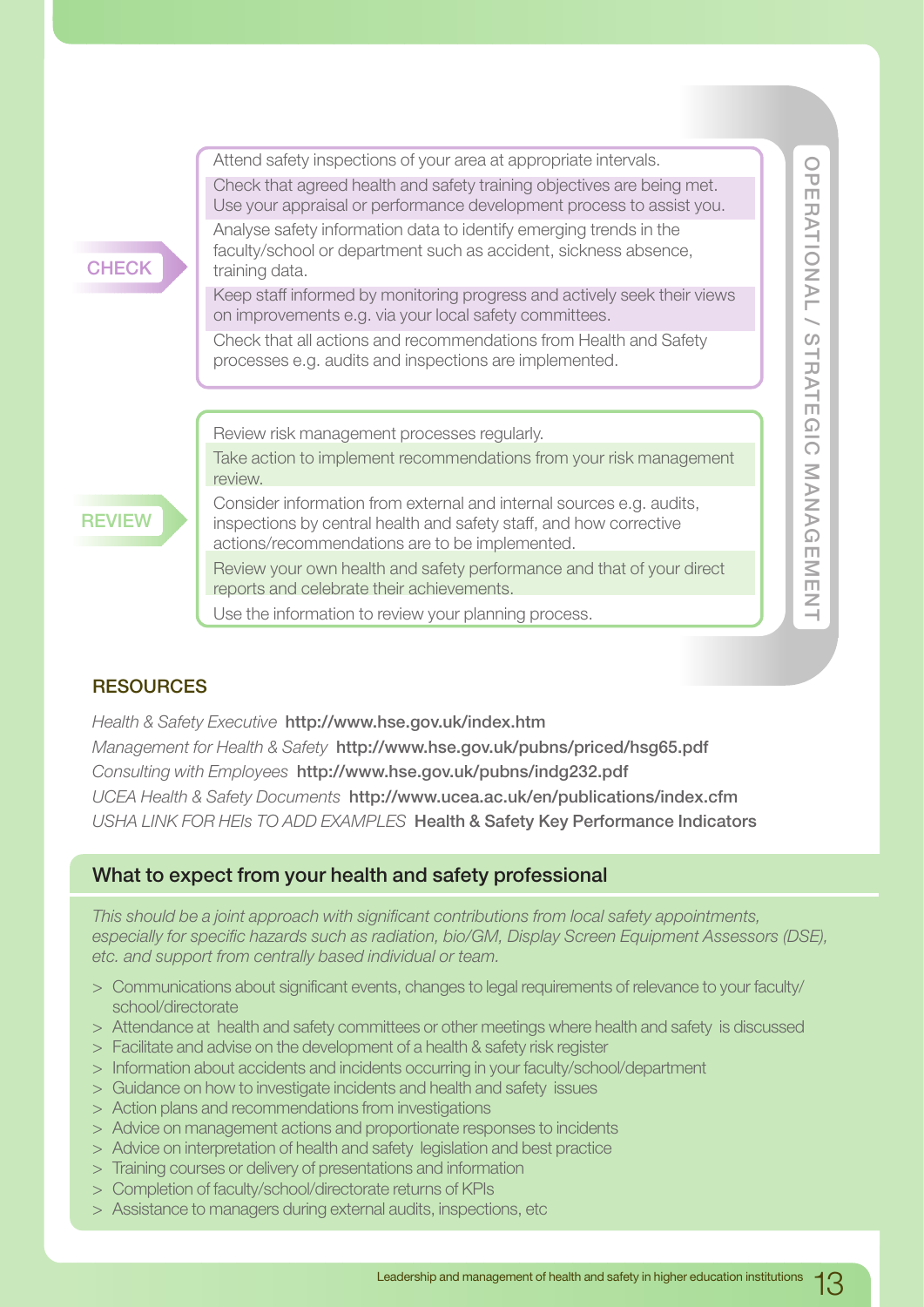# <span id="page-13-0"></span>Line Managers

As a line manager in a faculty /school or department you are expected to implement your local health and safety management arrangements, and to monitor and check their effectiveness.

**PLAN DO CHECK** Set reasonable objectives to cover your area of responsibility, including allocation of work on risk assessments based on your senior manager's plan. Develop or use existing communication processes (e.g. team meetings) to keep your team informed, and receive information back from team members. Plan deployment of resources to achieve your health and safety objectives such as training. Implement your local health and safety policy and arrangements. Carry out the health and safety plan and objectives. Ensure risk assessments are undertaken and recorded, and that staff, contractors and students are following all safe systems and control measures. Provide induction training for all staff and students in accordance with your training and competency framework. Ensure any new processes are properly risk assessed before implementation. Ensure all new equipment is checked for hazards, and users are trained on safe systems of work and risk control measures. Implement your health and safety training objectives identified in your health and safety plan or from your risk assessments. Provide staff with health surveillance if identified in risk assessments. Lead a programme of inspections and be involved in audits when asked. Lead on investigations into accidents and other reports (e.g. near misses). Take appropriate action when health and safety is likely to be compromised; if necessary, suspending an activity pending reassessment of the risk. Keep yourself up to date with health and safety requirements for your area of responsibility. Use UCEA and USHA guidance on specific sector risks to support you. Have an annual program for statutory testing of equipment, as required for local exhaust ventilation, pressure systems, lifting equipment. Monitor that risk assessments have been carried out, recorded and control measures are effectively implemented; you could do this through observation monitoring or during inspections. Check that all statutory examinations are carried out within the prescribed timescales and that requirements and recommendations are acted upon (e.g. local exhaust ventilation, pressure systems, lifting equipment). Monitor the completion/progress of actions arising from audits and inspections.

 $\frac{0}{U}$ **OPERATIONAL MANAGEMENT** ERATIONAL NANAG 市M田本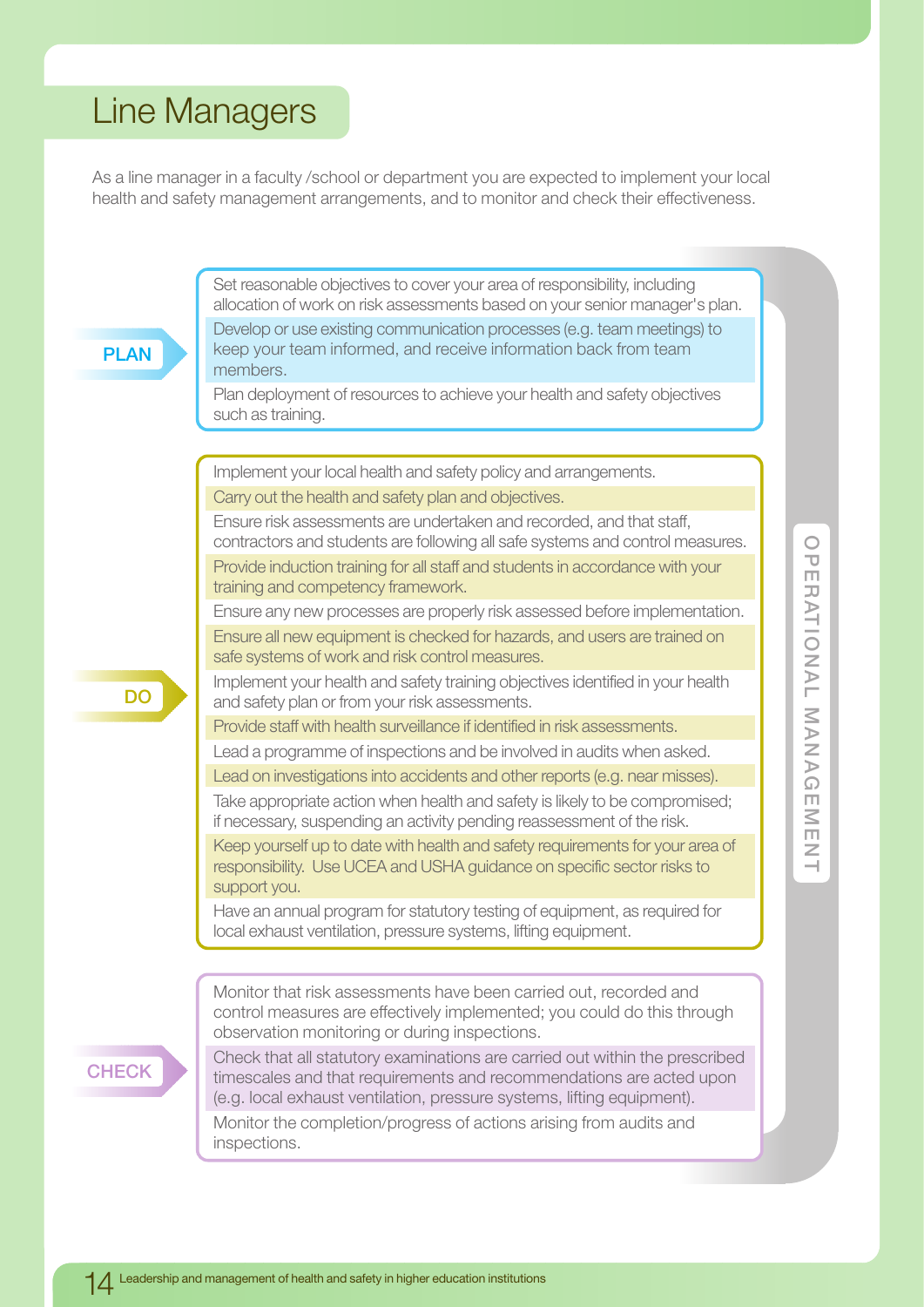**CHECK**

Check your own progress and achievements against your health and safety plan and objectives.

Monitor your training plans and safety inductions. Use your appraisal process for this.

Analyse safety information data to identify emerging trends in your area of responsibility e.g. accidents, sickness absence, training data.

Report on findings of inspections and actions undertaken to the local health and safety committee. Use your safety information data to present information and discuss trends.

Review actions arising from audits to ensure they have been completed or progress is being monitored.

Embed learning points from accidents and incidents.

**REVIEW**

Contribute to your faculty/school/department annual safety review. Respond to external influences such as Health & Safety Executive (HSE) or other regulatory body visits, audits and changes in legal requirements. Use the information to review your planning process.

 $\frac{0}{U}$ **OPERATIONAL MANAGEMENT FRATIONANANANGEMENT** 

### **RESOURCES**

*Health & Safety Executive* **http://www.hse.gov.uk/index.htm** *Risk assessments* **http://www.hse.gov.uk/pubns/indg163.pdf** *Management for Health & Safety h***ttp://www.hse.gov.uk/pubns/priced/hsg65.pdf** *Consulting with Employees h***ttp://www.hse.gov.uk/pubns/indg232.pdf** *UCEA health & safety documents* **http://www.ucea.ac.uk/en/publications/index.cfm**

## **What to expect from your health and safety professional and your appointed role holders.**

*This should predominantly come from your local safety appointments and may also include limited input from a centrally based individual or team*

- > Communications about significant events, changes to legal requirements of relevance to your faculty/school/department
- > Attendance at local health and safety committees or other meetings where health and safety is discussed
- > Information about accidents and incidents occurring in your faculty/school/department
- > Participation in discussions to resolve local health and safety issues
- > Action plans and recommendations from investigations
- > Advice on management actions and proportionate responses to incidents
- > Advice on interpretation of health and safety legislation and best practice
- > Training courses or delivery of presentations and information
- > Completion of faculty/school/department returns of KPIs
- > Assistance to managers during audits, inspections, etc.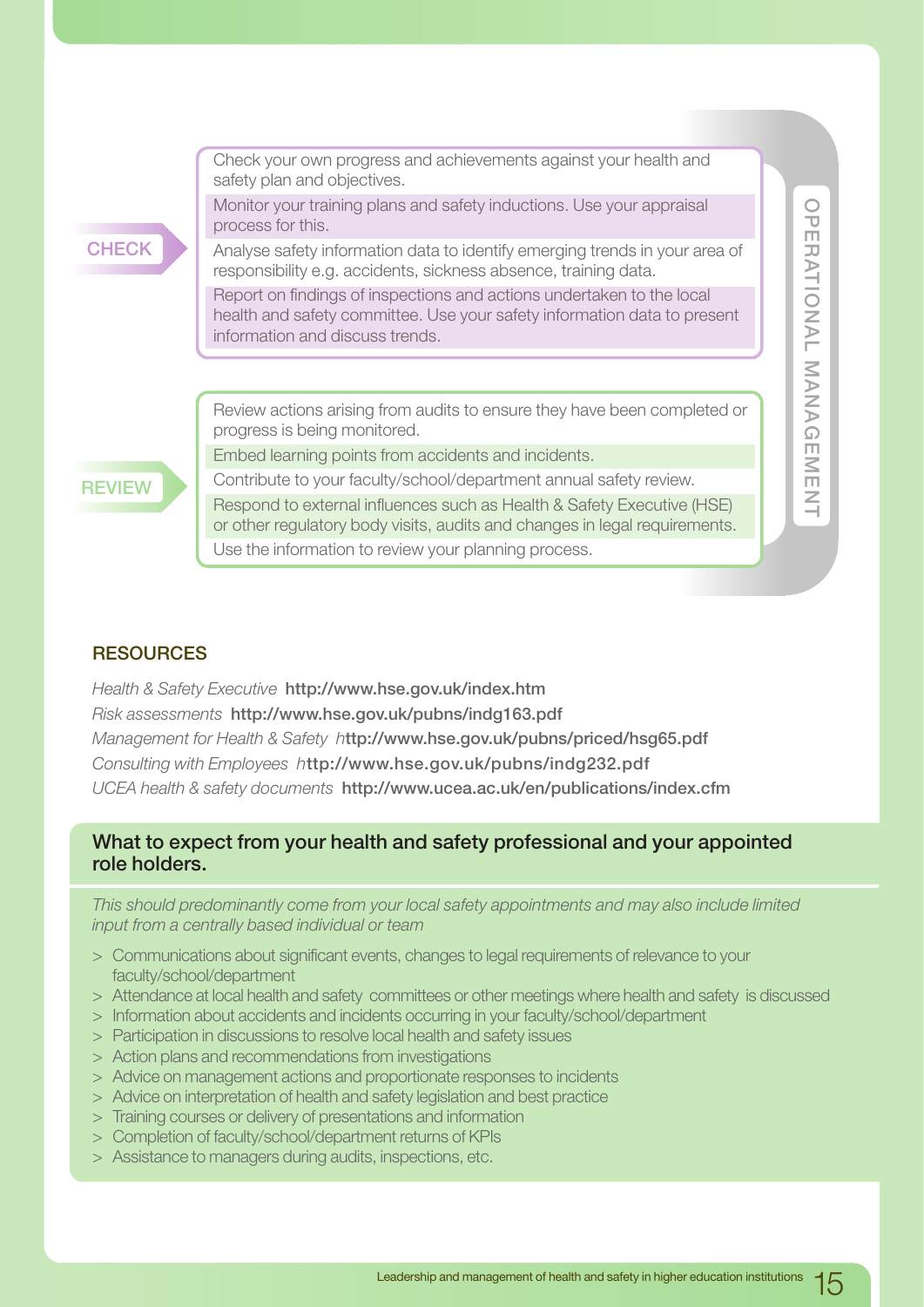# <span id="page-15-0"></span>Supervisory Staff

As a staff member with supervisory responsibility in a faculty/school/department you are expected to monitor and check that the local arrangements and rules are being followed.

A critical aspect of this role is to ensure that any concerns with the effectiveness of local health and safety arrangements are communicated to the appropriate person to ensure continual improvement of your health and safety management system.

Ensure that you understand local safety policy and procedures.

**PLAN**

**DO**

Think about how procedures based on risk assessments can be effectively communicated.

training objectives and competency framework.

Plan your resources and ensure all staff understand what is expected of them.

Plan any skill, knowledge or refresher training for yourself and your team, and students where appropriate, based on faculty/school/departmental

Ensure staff and students are aware of and follow all relevant safe systems.

Ensure visitors and contractors are provided with relevant health and safety information.

Develop clear and concise procedures and include key safety information in them.

Implement aspects of the health and safety plan that relate to your area.

Ensure that you and your team, and students where appropriate, have received induction training and relevant training appropriate to their activities/studies.

Raise any issues of non-conformance through your line-management structure.

Be involved in local workplace inspections and local safety committees. Provide feedback on health and safety issues.

Be involved in accident/incident/near miss investigations.

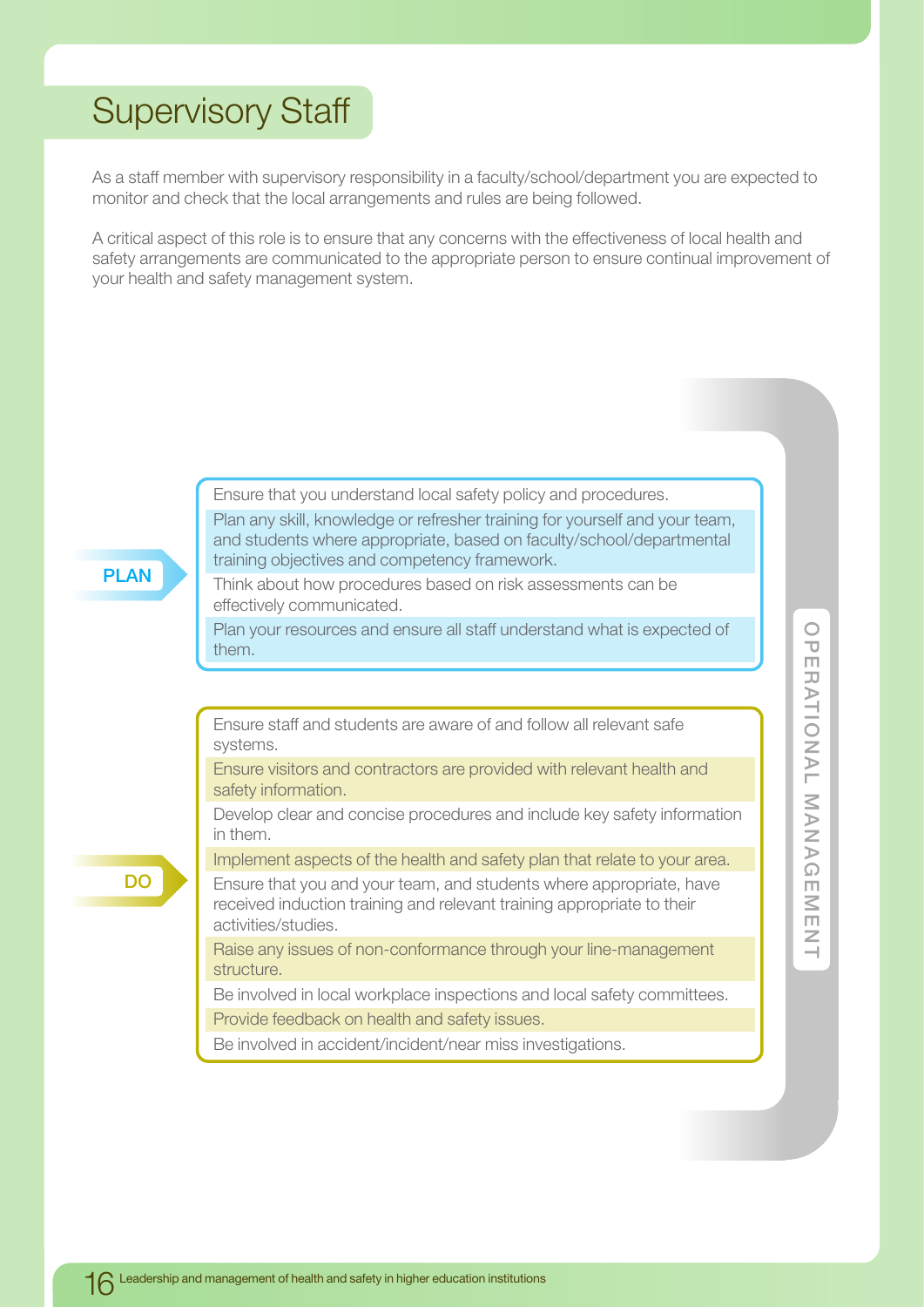Ensure your risk assessments have been carried out, are up to date, recorded, and that control measures are effectively implemented and understood.

Ensure your actions arising from audits and inspections have been completed or monitor progress.

Check that you are meeting the health and safety objectives and plan.

**REVIEW**

Provide feedback on your health and safety performance to your line manager and celebrate achievements.

Review accidents and incidents and ensure lessons learnt from investigations are embedded into revised procedures.

Contribute on request from your line manager to your local annual safety review.

Use the information to review your planning process.

## **RESOURCES**

*Health & Safety Executive* **http://www.hse.gov.uk/index.htm** *Risk assessments* **http://www.hse.gov.uk/pubns/indg163.pdf** *Management for Health & Safety* **http://www.hse.gov.uk/pubns/priced/hsg65.pdf** *Consulting with Employees* **http://www.hse.gov.uk/pubns/indg232.pdf** *UCEA Health & Safety documents* **http://www.ucea.ac.uk/en/publications/index.cfm**

## **What to expect from your health and safety professional and your appointed role holders**

*This should primarily come from your local safety appointment . However limited input from a centrally based individual or team may be required in particular circumstances.*

- > Communications about significant events, changes to legal requirements of relevance to your faculty/school/department
- > Attendance at local health and safety committees or other meetings where health and safety is discussed
- > Information about accidents and incidents occurring in your faculty/school/department
- > Participation in discussions to resolve local health and safety issues
- > Action plans and recommendations from investigations
- > Advice on management actions and proportionate responses to incidents
- > Advice on interpretation of health and safety legislation and best practice
- > Training courses or delivery of presentations and information
- > Contribute to your faculty/school/department returns of KPIs
- > Assistance to managers during audits, inspections, etc.

 $\circ$  $\overline{\mathbf{U}}$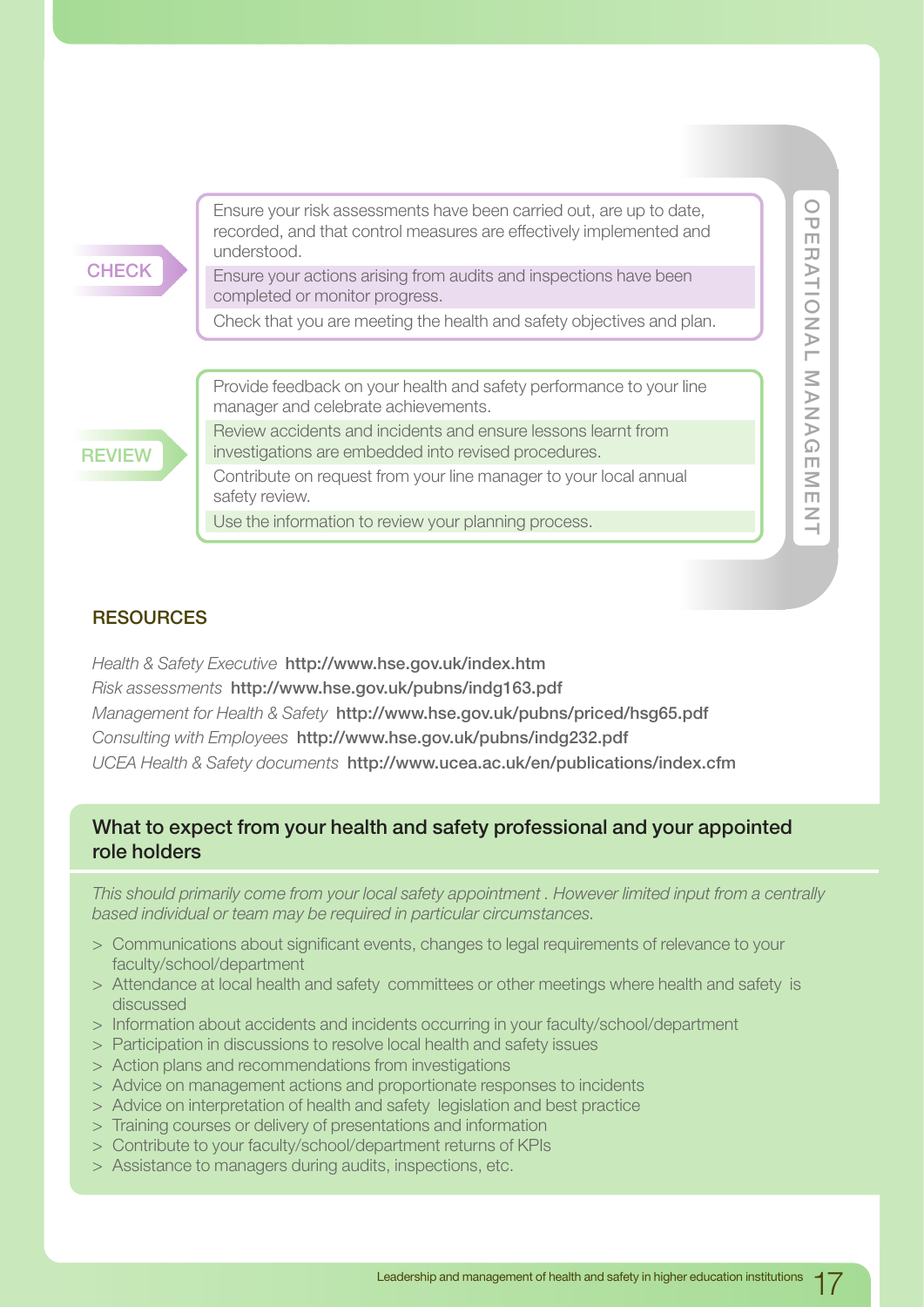# **Glossary**

Here, you can find explanations of some terms, specific legislation, abbreviations and acronyms used in this document or in other health and safety management publications.

#### **Competent person**

A 'competent person' is someone who has the necessary training, knowledge, experience, expertise and/or other qualities to complete their allotted task safely and effectively.

### **Corporate Manslaughter**

The Corporate Manslaughter and Corporate Homicide Act 2007 enables a corporate entity to be prosecuted if it can be proven that there was a gross breach of a relevant duty of care by 'senior management' which leads to a person's death. Senior Managers are defined as those persons who play a significant role in the management of the whole or a substantial part of the organisation's activities.

The legislation places no new duties or responsibilities upon companies and organisations but does potentially increase the penalties and moral opprobrium in circumstances where gross causative breaches of health and safety have been identified.

Companies and organisations that manage their Health and Safety responsibilities effectively are not likely to be in breach of this legislation. However, it is important for companies to keep their arrangements under review, particularly the way senior management manages and organises activities.

### **Emergency Planning**

Resilience in Higher Education 2014 an updated guide Association of University Chief Security Officers (AUCSO) http://www.aucso.org.uk/

#### **GuildHE**

GuildHE is alongside UUK a formal representative body. www.guildhe.ac.uk

#### **Health & Safety at Work etc Act 1974**

This is the principal enabling Act of Parliament, under which more specific and detailed relevant statutory provisions are made.

A list of current legislation is at http://www.hse.gov.uk/legislation/index.htm

### **Health and Safety Executive (HSE)**

The health and safety regulator for most of the HE sector. See www.hse.gov.uk Key publication: Managing for Health and Safety (HSG65)

### **HASMAP**

Health And Safety Management Profile, a sector management standard that can be used as an audit tool to measure performance.

#### **HESA**

Sector wide statistical body that gathers information including accident data. Higher Education Statistics Association www.hesa.org.uk

#### **lfhe**

The Leadership Foundation (lfhe) is committed to developing and improving the management and leadership skills of existing and future leaders of higher education. Wherever the opportunity arises we shall work in partnership with a range of organisations within and outside of higher education for the benefit of the sector. http://www.lfhe.ac.uk

#### **Lead and Lag data or indicators**

Information relating to health and safety performance indicators such as accident rates, near miss rates, training records, audit and inspection results, preventative maintenance records, behaviours, work days lost to occupational illness or injury, civil claims records, etc.

#### **Risk Profile**

The risk profile of an organisation informs all aspects of the approach to risk management, including leading and managing its health and safety risks.

Every organisation will have its own risk profile. This is the starting point for determining the greatest health and safety issues for the organisation. In some businesses the risks will be tangible and immediate safety hazards, whereas in other organisations the risks may be healthrelated and it may be a long time before the illness becomes apparent.

A risk profile examines:

- the nature and level of the threats faced by an organisation
- the likelihood of adverse effects occurring
- the level of disruption and costs associated with each type of risk
- the effectiveness of controls in place to manage those risks

The outcome of risk profiling will be that the right risks have been identified and prioritised for action, and minor risks will not have been given too much priority. It also informs decisions about what risk control measures are needed.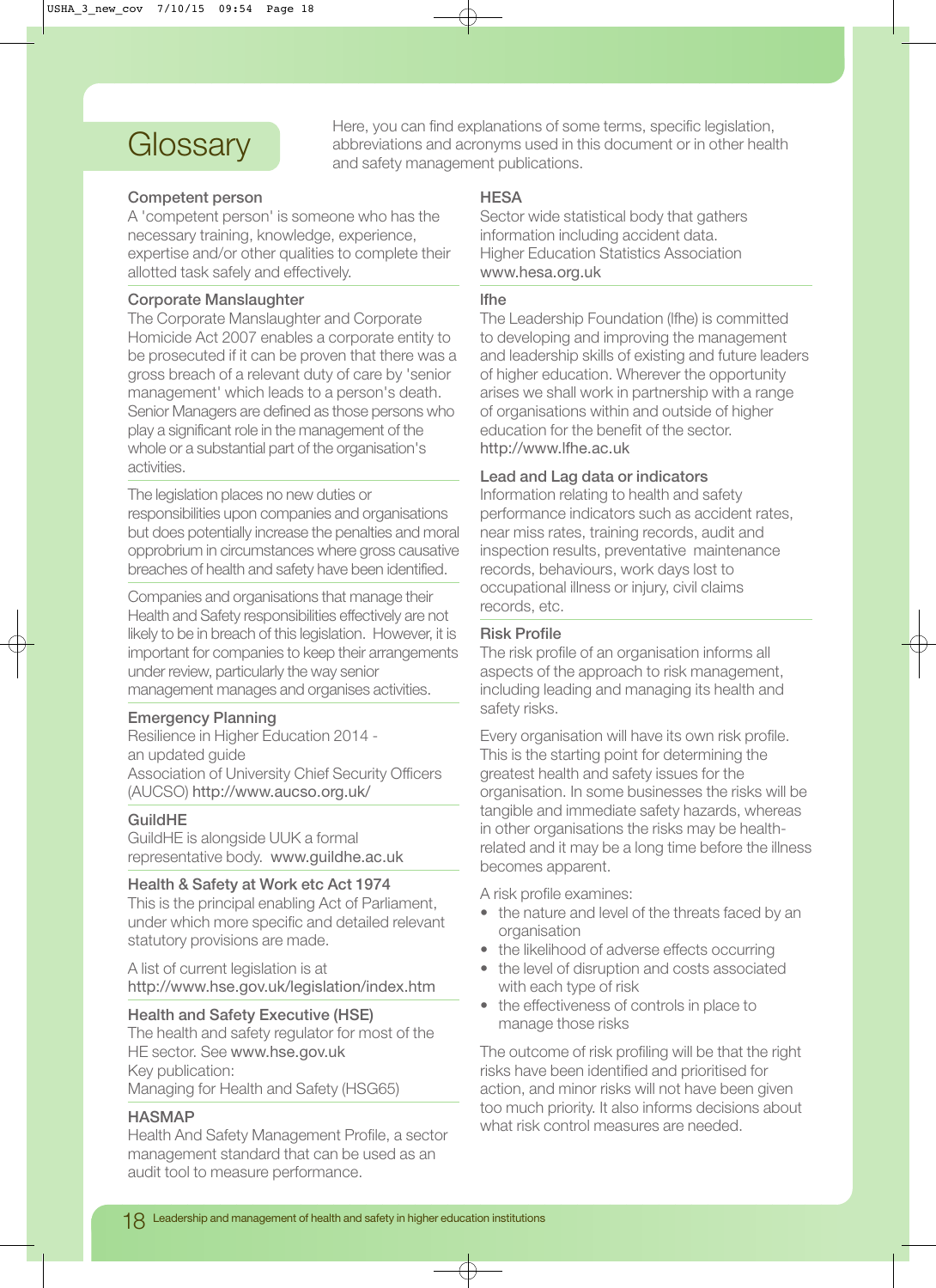### **RCUK**

Research Councils UK is the strategic partnership of the UK's seven Research Councils that invest in research in a range of academic disciplines. Their Policy and Guidelines on Governance of Good Research Conduct is at www.rcuk.ac.uk/publications/researchers/grc/

### **Researcher Development Framework**

Vitae framework:

www.vitae.ac.uk/researchers-professionaldevelopment/about-the-vitae-researcherdevelopment-framework

### **Responsible Research**

Guidance on managing health and safety in research

www.ucea.ac.uk/en/publications/index.cfm/ mhandsr

### **Safety Culture**

See Institution of Occupational Safety and Health (IOSH): Promoting a positive culture-a guide to health and safety culture

### **"So far as is reasonably practicable", SFAIRP**

The HSW Act and other safety legislation impose certain duties and responsibilities on employers and duty holders with respect to the health, safety and welfare of their employees and others who may be affected by their activity.

Some of these duties are 'absolute' and must be complied with, such as the duty of employers to "undertake a suitable and sufficient risk assessment" of work-related risks. But some are qualified by the phrases 'so far as is practicable' and 'so far as is reasonably practicable'. The meanings of these phrases have been established by case law.

To carry out a duty *'so far as is reasonably practicable'* means that the degree of risk in a particular environment or activity can be balanced against the time, trouble, cost and physical difficulty of taking measures to avoid the risk. The greater the risk, the greater the rigour that may be expected to control it.

The duty to take reasonably practicable measures is one of the most widespread requirements in modern UK health and safety law. One example can be seen in Section 13 of the Workplace (Health, Safety and Welfare) Regulations 1992, where it states that reasonably practicable measures should be put in place to stop people falling or being struck by falling objects in the workplace.

*'So far as is practicable',* without the word 'reasonably', implies a stricter standard. This duty embraces whatever is technically possible in light of the knowledge that the duty holder had, should have had, or had access to at that time (ignorance is no defence). The cost, time and trouble involved must not be taken into account. Again referring to the risks of falls, Section 13 of the Workplace Regulations goes on to stipulate: "So far as is practicable, every tank, pit or structure where there is a risk of a person in the workplace falling into a dangerous substance in the tank, pit or structure, shall be securely covered or fenced."

### **Strict liability**

Strict liability, sometimes called absolute liability, is the legal responsibility for damages or injury, even if the person found strictly liable was not at fault or negligent - i.e. they had no guilty intent. Strict liability has been applied to holding an employer liable for the wrongful acts of their employees.

**Committee of University Chairs, CUC** CUC publish the Higher Education Code of Governance, December 2014. www.universitychairs.ac.uk

### **UCEA**

The Universities and Colleges Employers Association (UCEA) is a membership organisation established to meet the needs of UK HE providers in their roles as employers. UCEA provides advice and guidance to its members on employment, reward and human resources practice, including health and safety. www.ucea.ac.uk

### **USHA**

The Universities Safety and Health Association (USHA) is an organisation for the promotion of safety and health in higher education. Membership is primarily open to higher education institutions, both in the UK and from further afield. Membership is also available to research institutions and related organisations on request. www.usha.org.uk

### **UUK**

Universities UK (UUK is a representative organisation for UK's universities. Its primary role is to support its members to achieve their aims and objectives, and to help maintain the world leading strength of UK Universities sector as a whole. www.uuk.ac.uk